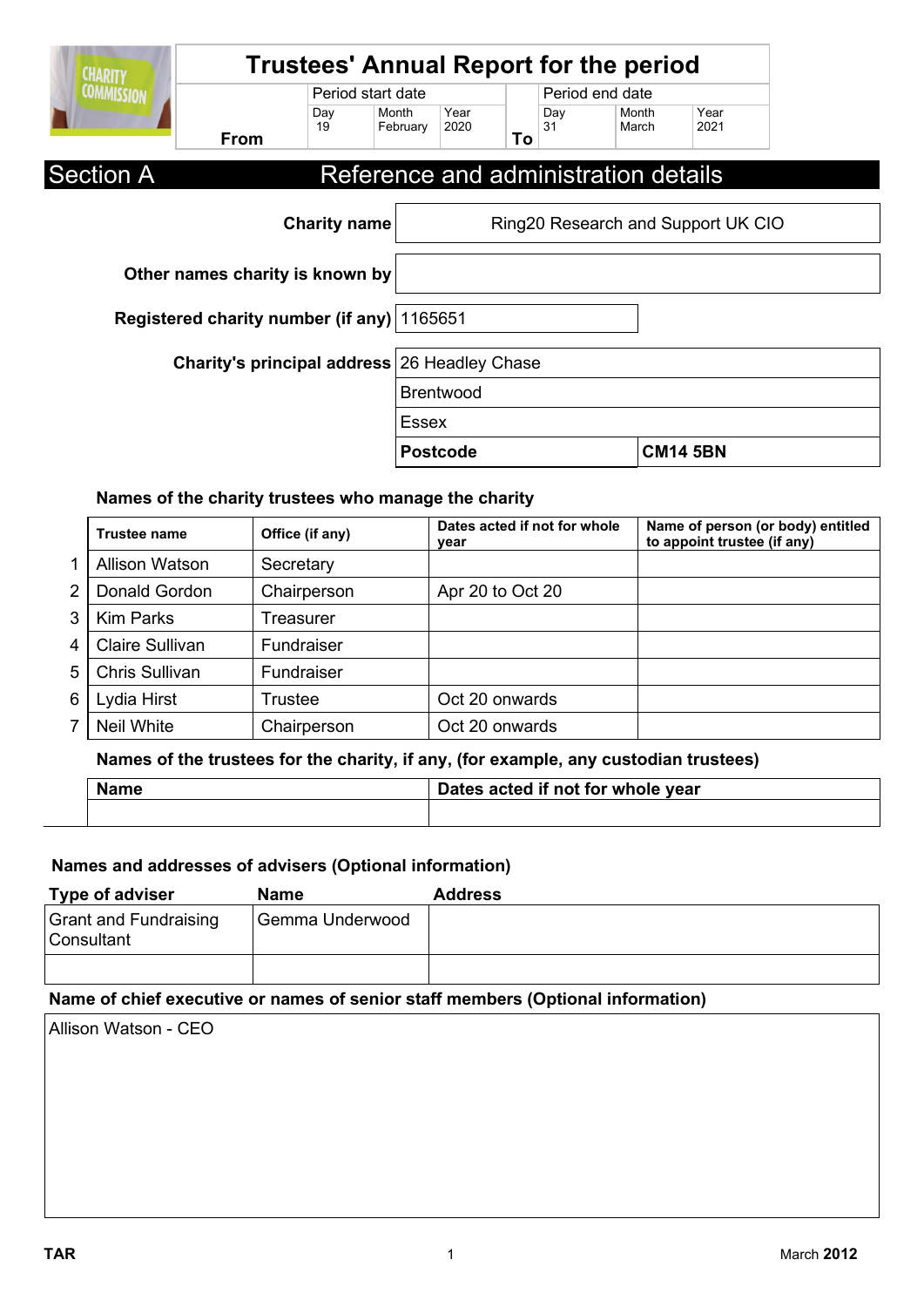## **Description of the charity's trusts**

| Type of governing document<br>(eg. trust deed, constitution)               | CIO association constitution                                    |
|----------------------------------------------------------------------------|-----------------------------------------------------------------|
| How the charity is constituted<br>$($ eg. trust, association, company $) $ | CIO association constitution (formed 19 February 2016)          |
| (eg. appointed by, elected by)                                             | By appointment of registered members at general meetings and by |

## **Additional governance issues (Optional information)**

| You may choose to include<br>additional information, where<br>relevant, about:<br>policies and procedures<br>$\bullet$<br>adopted for the induction and                                                                                                                                              | Trustees operate in their specific areas of activity but consult on all<br>significant matters of policy formulation, family support and methods of<br>communication about Ring20 information services to medical<br>professionals. Trustee training has continued as needed related to specific<br>areas of activity Two new board members were recruited in September<br>2020, one as Chair and one as Trustee. The previous Chair stepped down                                                                                                                                                                                                                                                                                                                                                                                                                                                                                                                                                                                                                                                                                                                |
|------------------------------------------------------------------------------------------------------------------------------------------------------------------------------------------------------------------------------------------------------------------------------------------------------|------------------------------------------------------------------------------------------------------------------------------------------------------------------------------------------------------------------------------------------------------------------------------------------------------------------------------------------------------------------------------------------------------------------------------------------------------------------------------------------------------------------------------------------------------------------------------------------------------------------------------------------------------------------------------------------------------------------------------------------------------------------------------------------------------------------------------------------------------------------------------------------------------------------------------------------------------------------------------------------------------------------------------------------------------------------------------------------------------------------------------------------------------------------|
| training of trustees;<br>the charity's organisational<br>$\bullet$<br>structure and any wider<br>network with which the charity<br>works;<br>relationship with any related<br>parties;<br>trustees' consideration of<br>$\bullet$<br>major risks and the system<br>and procedures to manage<br>them. | in Nov 2020 at the AGM.<br>The Medical Advisory Board remains in place with Prof Sameer Zuberi<br>taking over from Dr Sophia Varadkar as Ring20 Chief Medical Advisor.<br>The charity is a member of:<br>> Brentwood CVS<br>$\triangleright$ Genetic Alliance UK<br>$\triangleright$ Neurological Alliance<br>○ CEO represents us in the Rare Disease sub-group<br>> EURORDIS<br>CEO is a EURORDIS volunteer<br>$\circ$<br>$\triangleright$ Rare Revolution Magazine<br>$\triangleright$ International Bureau for Epilepsy (IBE)<br>$\triangleright$ Rare Epilepsy Network (REN)<br><b>Commission for Neurodevelopmental CNVs</b><br>➤<br>and benefits from services provided by EURORDIS, Findacure, CRDN<br>including mentoring, training and networking opportunities.<br>Our CEO participates in the British Paediatric Neurology Association<br>(BPNA) charities forum and has recently co-founded the UK Rare<br>Epilepsies Network (UK RET) comprising patient organisations across the<br>UK representing individuals and families living with rare and complex<br>epilepsies.<br>Our CEO continues to provide a significant contribution to EpiCARE the |
|                                                                                                                                                                                                                                                                                                      | European Reference Network (ERN) for rare and complex epilepsies<br>sitting on the steering committee and co-leads the European Patient<br>Advocacy Group (ePAG) for the ERN. Allison's role continues to develop<br>and broaden constantly bringing the patient family perspective into<br>discussions.<br>Further our CEO has input to the new UK Rare Disease Framework Action<br>Plan for England.<br>The charity has updated its insurance with an international underwriter to<br>cover normal risks and operates the following policies: child protection,<br>data privacy, risk management and volunteer, published on our website.                                                                                                                                                                                                                                                                                                                                                                                                                                                                                                                      |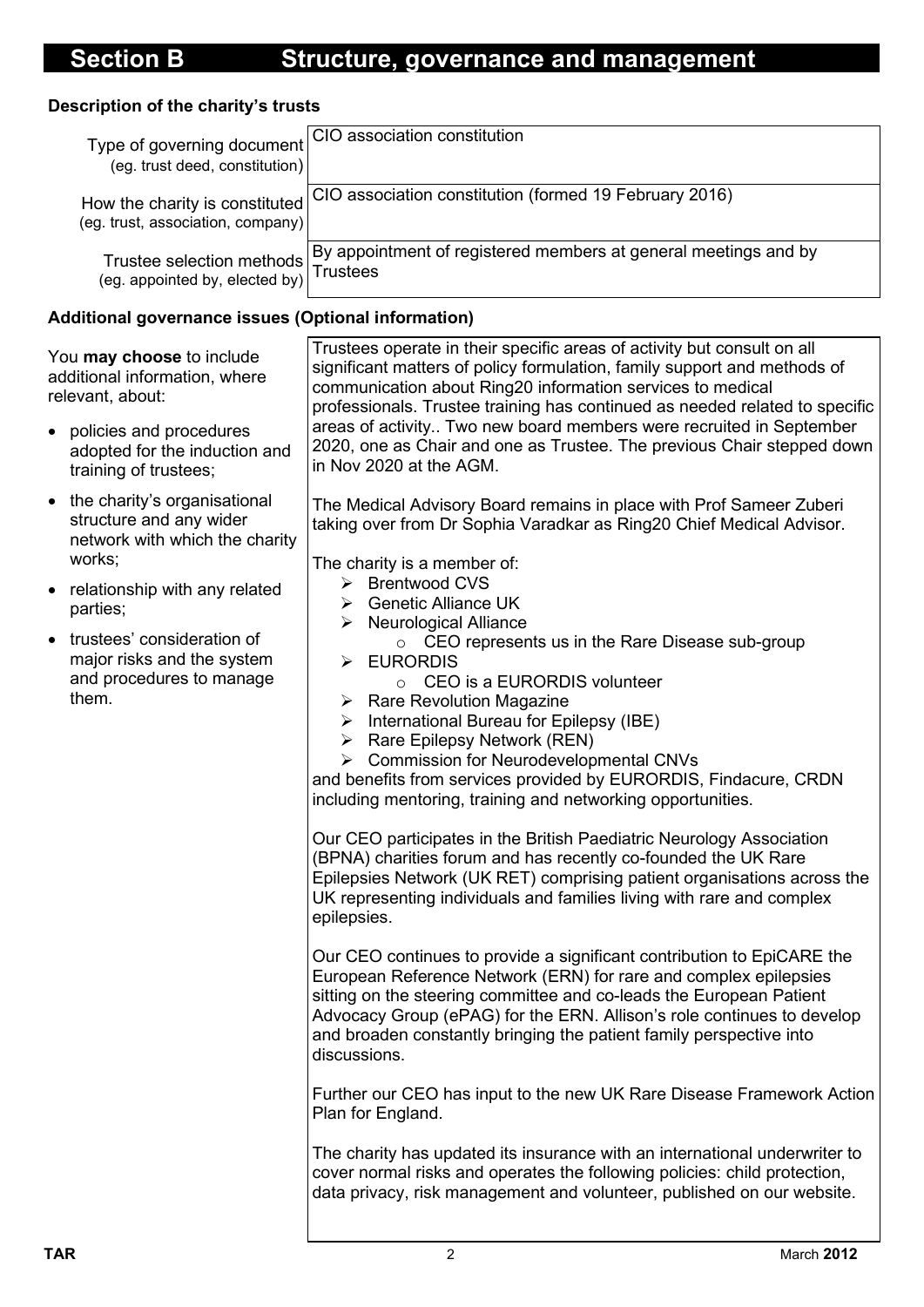# **Section C Objectives and activities**

| Summary of the objects of the<br>charity set out in its<br>governing document                                                                                                                                                                                                                   | To support families, individuals and medical professionals who are<br>affected by, or come into contact with, Ring Chromosome 20 Syndrome.                                                                                                                                                                                                                                                                                                                                                                                                                                                                                                                                                                                                                                                                                                                                                                                              |
|-------------------------------------------------------------------------------------------------------------------------------------------------------------------------------------------------------------------------------------------------------------------------------------------------|-----------------------------------------------------------------------------------------------------------------------------------------------------------------------------------------------------------------------------------------------------------------------------------------------------------------------------------------------------------------------------------------------------------------------------------------------------------------------------------------------------------------------------------------------------------------------------------------------------------------------------------------------------------------------------------------------------------------------------------------------------------------------------------------------------------------------------------------------------------------------------------------------------------------------------------------|
|                                                                                                                                                                                                                                                                                                 | Ring chromosome 20 syndrome $[r(20)]$ is a rare epilepsy syndrome with<br>case numbers likely to be under-reported worldwide due to lack of<br>awareness of the signs and symptoms.                                                                                                                                                                                                                                                                                                                                                                                                                                                                                                                                                                                                                                                                                                                                                     |
|                                                                                                                                                                                                                                                                                                 | The charity provides a support group for individuals and families affected<br>by the condition. We aim to provide the latest information on the condition<br>to families and professionals via our website, regular enews and social<br>media.                                                                                                                                                                                                                                                                                                                                                                                                                                                                                                                                                                                                                                                                                          |
| <b>Summary of the main</b><br>activities undertaken for the<br>public benefit in relation to<br>these objects (include within<br>this section the statutory<br>declaration that trustees have<br>had regard to the guidance<br>issued by the Charity<br><b>Commission on public</b><br>benefit) | We continue to work on raising both public awareness and education<br>amongst key medical professionals throughout the UK and Europe so<br>they can relate to the signs, symptoms and medical diagnosis of r(20)<br>syndrome. Speaking at and/or hosting an exhibition stand (in-person or<br>virtually) at medical and scientific conferences provides opportunities to<br>fulfil our aims and objectives whilst developing strategic partnerships with<br>research facilities, medical institutions and like-minded charitable bodies.<br>The Charity has raised funds to pay for research to be undertaken by<br>Glasgow University Hospital into a Natural History study and registry for<br>those currently diagnosed with the disease. Another research study is<br>proposed in 2021-22 in partnership with Illumina and Glasgow University<br>Hospital, with patients supported by Ring20, to improve the diagnostic<br>journey. |
|                                                                                                                                                                                                                                                                                                 | The Trustees consider the charity's activities are wholly in the public<br>interest and designed to benefit all those who suffer from r(20), their<br>families and medical professionals dealing with this debilitating condition,<br>in line with the Charity's Commission guidance on 'public benefit'.                                                                                                                                                                                                                                                                                                                                                                                                                                                                                                                                                                                                                               |
|                                                                                                                                                                                                                                                                                                 | Additional details of objectives and activities (Optional information)                                                                                                                                                                                                                                                                                                                                                                                                                                                                                                                                                                                                                                                                                                                                                                                                                                                                  |
|                                                                                                                                                                                                                                                                                                 |                                                                                                                                                                                                                                                                                                                                                                                                                                                                                                                                                                                                                                                                                                                                                                                                                                                                                                                                         |

The Ring20 Trustees would like to thank all their volunteers for their support throughout the year: Dave Soderquest (to Jun 20), Audrey Everiss (to Jun 20), Samuel Dwinell (Jun-Oct 20), Vydia Kamath (Jun— Nov 20), Clare Carter (Aug-Mar 21), Dale Ward, Jon Dunn. Special mention should go to our newest volunteers recruited during the period:

- > Jake Ogilvie (Digital)
	- $\triangleright$  Kallif Garlicki (Support)
	- Laura Giordana (Comms)
- $\triangleright$  Ian Allen (Accounts)
- Clara Tang (Research)
- Shahid Mughal (Operations Management)
- $\triangleright$  Ana Vieitez (Funding)

.

You **may choose** to include further statements, where relevant, about:

- policy on grantmaking;
- policy programme related investment;
- contribution made by volunteers.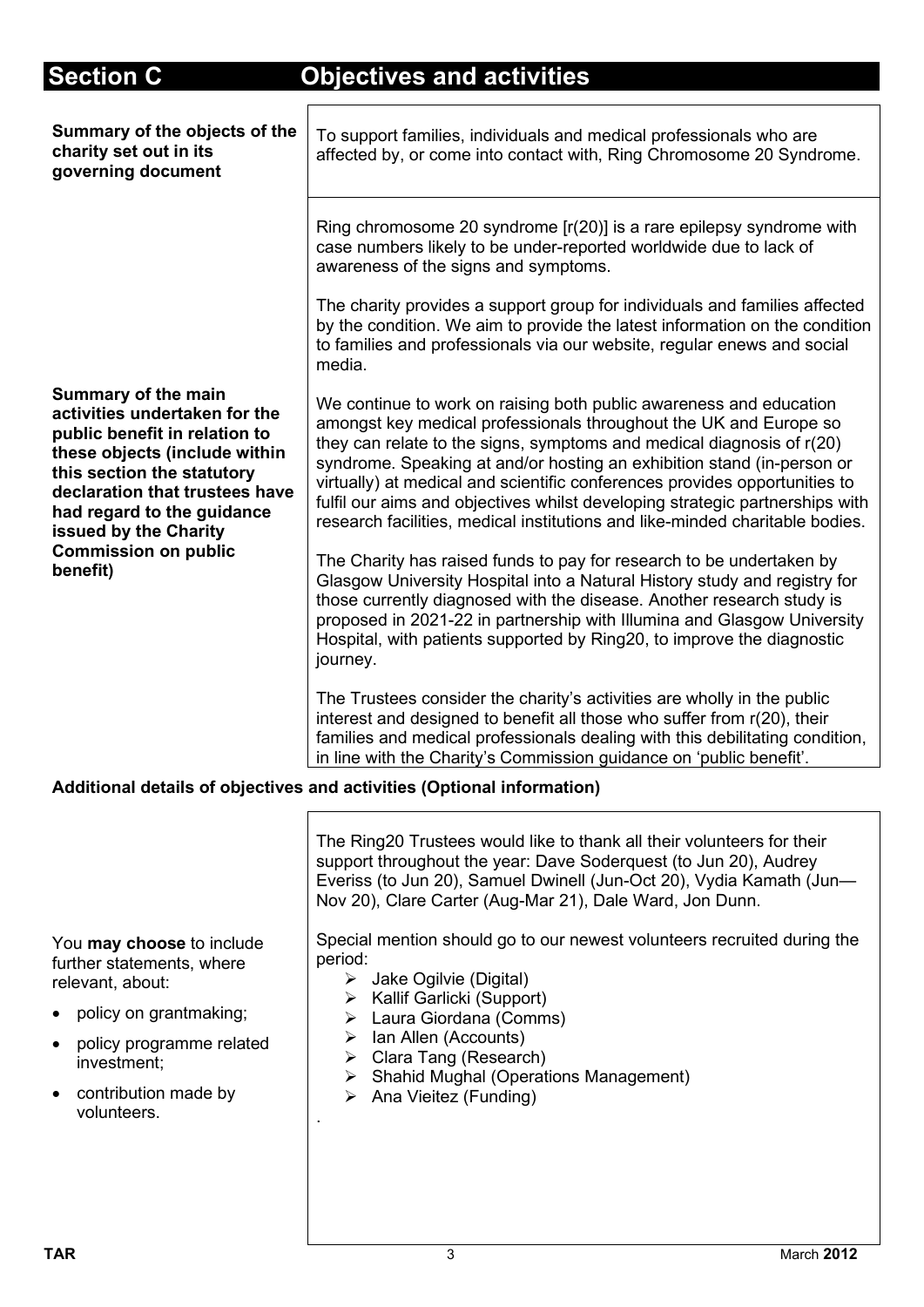**Summary of the main achievements of the charity during the year**

# Section D **Achievements and performance**

During the period a number of aims were achieved: The website was updated for all topical information on the condition and fundraising events, and regular enews and biannual newsletters issued. Phone and email support provided to individuals and families of those with the condition.

The pandemic curtailed any in-person events e.g., we had to postpone our planned 2<sup>nd</sup> ever Families Conference event. Fundraising events were significantly reduced. However, we utilised the opportunity to reach out digitally to our members, supporters and wider audience by introducing and/or attending virtual events.

We utilised funding to take on an apprentice to help with our digital communications.

### **Information Comics**

We distributed r(20) information comics free of charge to over 100 families and their medical teams across the world.

### **Coffee and Chat**

In response to the pandemic, we initiated regular online Coffee and Chat sessions via Zoom for our families to meetup online and talk in a safe, supportive environment. This is something we will continue as our member families are widely dispersed across the globe and virtual meetups are sometimes the only way that families can connect.

### **Natural History/Biomarker research study**

The commencement of the proposed Natural History/Biomarker research study with Professor Sameer Zuberi from Glasgow's Royal Hospital for Children whilst previously approved by the Medical Advisory Board has, as with all non-COVID related research projects, been postponed due to the pandemic.

Illumina study

#### **Conferences/Events attended:**

- $\triangleright$  ECRD Stockholm presentation and abstract submission (May 19)
- $\triangleright$  Epilepsy Foundation Virtual Pipeline Conference presentation (Aug 20)
- World Orphan Drug Congress USA (Aug 20) panel speaker
- $\triangleright$  CRDN RareFest20 virtual exhibition stand (Sept 2020)
- Genetic Alliance AGM (Oct 20)
- $\triangleright$  Findacure Virtual Rare Disease Showcase presentation (Nov 20)
- $\triangleright$  BPNA UK Annual Conference virtual exhibition stand and Paediatric Neurology Charities Meeting (Jan 21)
- $\triangleright$  Rare Disease Day Parliamentary Reception online (Feb 21)

#### **Training/mentoring:**

Connect4Children workshop (Sep 20)

CONCORD workshop (Sep 20)

CEO attended Rare Resilience workshops offered by Genetic Alliance UK

Apprenticeship Training facilitated by Aspire2Learn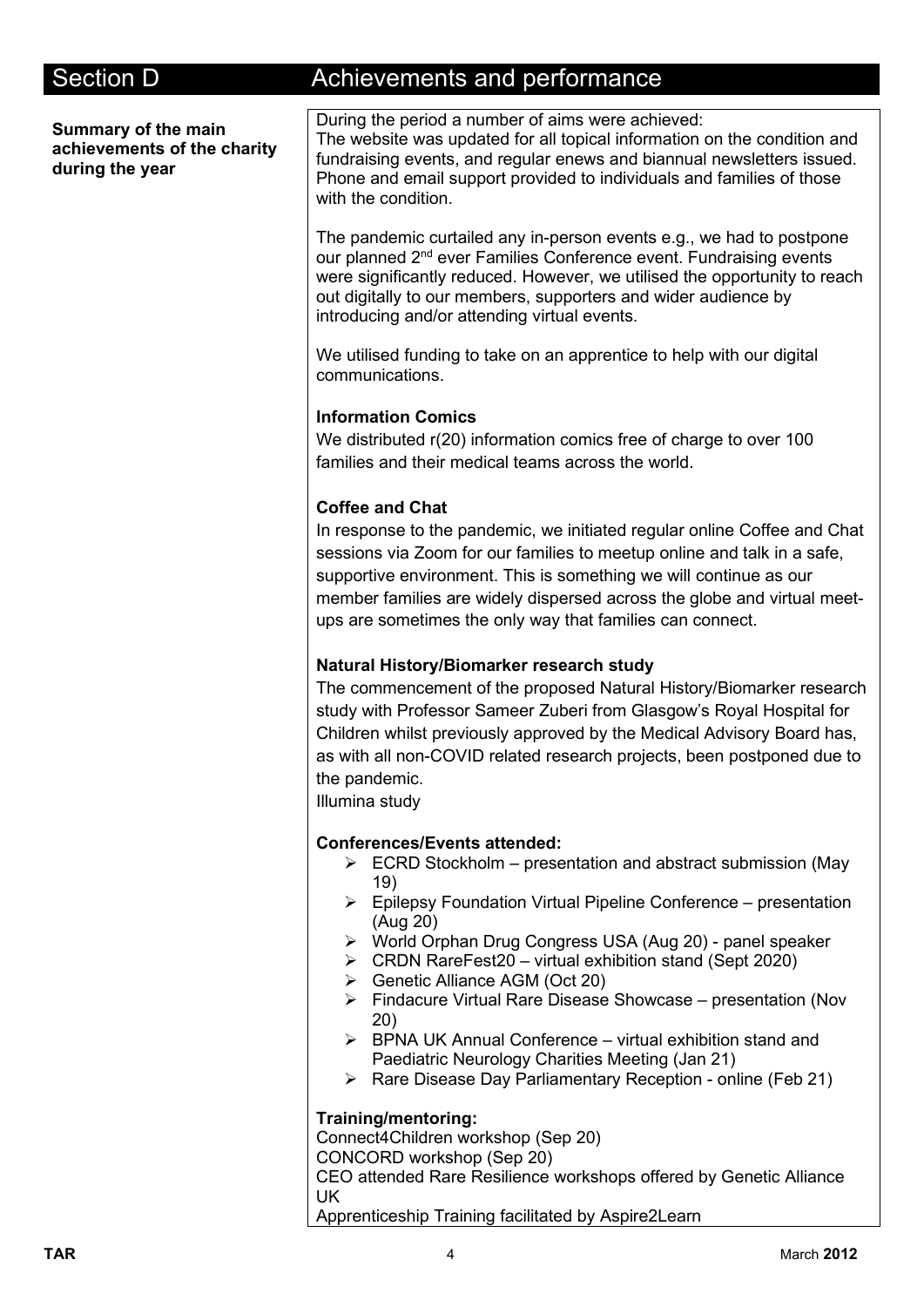| The charity receives funding for specific purposes which are restricted<br>funds – these are not available for expenditure on other purposes. The<br>general reserves are the unspent unrestricted funds of the charity. The<br>charity currently owns no fixed assets, so the general reserve is held in<br>cash. The general reserve is therefore the free reserves of the charity<br>plus any designated funds, also termed 'unrestricted funds' in the<br>charity's balance sheet. The purpose of the general reserve is:<br>$\triangleright$ To fund working capital and time lags in the receipt of promised<br>funds<br>To fund unexpected expenditure, e.g., when projects overrun, or<br>unplanned events occur<br>Manage economic or regulatory changes which may have<br>➤<br>unforeseen financial consequences<br>We assess the level of general reserve needed by looking forward and<br>considering the risks to our funding balanced against our expenditure<br>commitments. Future plans show levels of committed expenditure<br>for which we are seeking funding, but to ensure we can continue to<br>operate in accordance with our plans, we hold a general reserve in the<br>range £5,500 - £6,500 to cover unfunded committed costs for the next 6<br>months. |                                                                                                                                                                                  |  |  |
|------------------------------------------------------------------------------------------------------------------------------------------------------------------------------------------------------------------------------------------------------------------------------------------------------------------------------------------------------------------------------------------------------------------------------------------------------------------------------------------------------------------------------------------------------------------------------------------------------------------------------------------------------------------------------------------------------------------------------------------------------------------------------------------------------------------------------------------------------------------------------------------------------------------------------------------------------------------------------------------------------------------------------------------------------------------------------------------------------------------------------------------------------------------------------------------------------------------------------------------------------------------------------------|----------------------------------------------------------------------------------------------------------------------------------------------------------------------------------|--|--|
| Our general reserve at 31 March 2021 was £11,902 (of which £4,072<br>has been designated for salaries), leaving £7,830 of Free Reserves<br>which is slightly in excess of policy. The Board will review the policy in<br>Q4 2021.                                                                                                                                                                                                                                                                                                                                                                                                                                                                                                                                                                                                                                                                                                                                                                                                                                                                                                                                                                                                                                                  |                                                                                                                                                                                  |  |  |
| n/a                                                                                                                                                                                                                                                                                                                                                                                                                                                                                                                                                                                                                                                                                                                                                                                                                                                                                                                                                                                                                                                                                                                                                                                                                                                                                |                                                                                                                                                                                  |  |  |
|                                                                                                                                                                                                                                                                                                                                                                                                                                                                                                                                                                                                                                                                                                                                                                                                                                                                                                                                                                                                                                                                                                                                                                                                                                                                                    |                                                                                                                                                                                  |  |  |
| During the period to 31 March 2021 the charity raised £43,839 through<br>multiple income streams including Interest Received of £35 (0.001%):<br>Member Fundraising £2,042 (5%)<br>➤<br>Middleton family raffle<br>Body shop raffle<br>➤<br>Easter Egg raffle<br>≻<br>Collection pot V Ford<br>➤<br><b>Facebook Fundraisers</b><br>➤<br>Donations £5,301 (12%)<br><b>Members</b><br><b>Regular Donations</b><br>➤<br>Ad hoc (various)<br>➤<br>Overseas<br>➤<br><b>Fundraising Fortnight Raffle/donations</b><br>≻<br>Corporate<br>$\triangleright$ Truflow Marine<br><b>Shared Services Connected Ltd</b><br>$\triangleright$ Western Power<br><b>NRG Collective</b><br>➤<br>Online<br>▶ Easyfundraising, Fit4Change, AmazonSmile, Essex Lottery<br><b>Grant Funding £14,387 (28%)</b><br><b>Pettigrew Charitable Trust Unrestricted</b><br>≻<br>> Genetic Disorders UK Restricted<br>> TNLF COVID response Restricted<br>> Cadent COVID response Restricted<br>Corporate Sponsorship £20,000 (46%)                                                                                                                                                                                                                                                                                | £ 636<br>£ 100<br>E<br>60<br>£<br>55<br>£1,191<br>£ 192<br>£1,062<br>£<br>0<br>£1,292<br>£1,136<br>£1,000<br>£ 300<br>£<br>30<br>£1,000<br>£3,417<br>£7,950<br>£2,000<br>£20,000 |  |  |
|                                                                                                                                                                                                                                                                                                                                                                                                                                                                                                                                                                                                                                                                                                                                                                                                                                                                                                                                                                                                                                                                                                                                                                                                                                                                                    | Further financial review details (Optional information)<br>$\triangleright$ Illumina Inc                                                                                         |  |  |